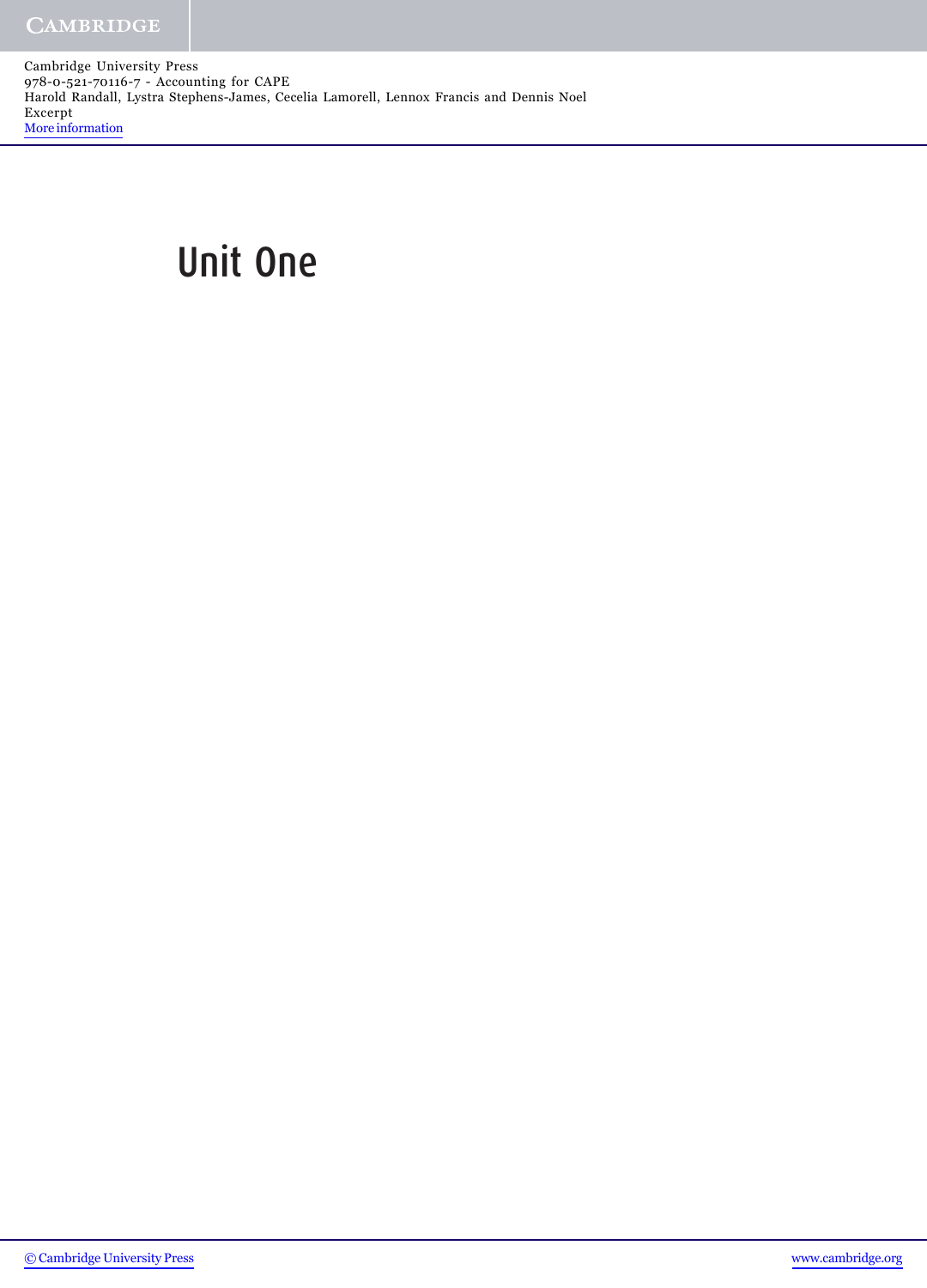Cambridge University Press 978-0-521-70116-7 - Accounting for CAPE Harold Randall, Lystra Stephens-James, Cecelia Lamorell, Lennox Francis and Dennis Noel Excerpt [More information](http://www.cambridge.org/0521701163)

## Module One **Accounting Theory, Recording and Control Systems**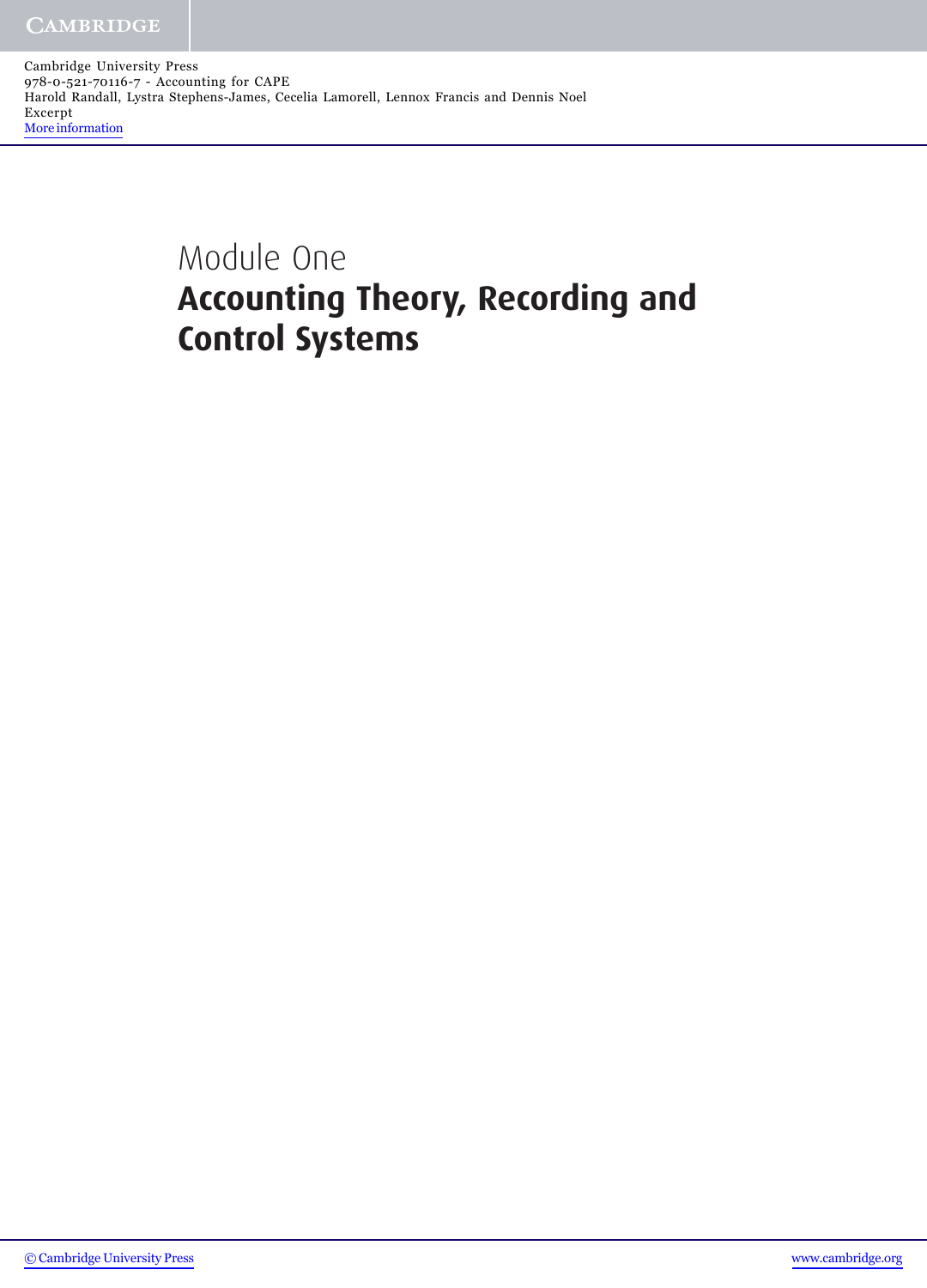Cambridge University Press 978-0-521-70116-7 - Accounting for CAPE Harold Randall, Lystra Stephens-James, Cecelia Lamorell, Lennox Francis and Dennis Noel Excerpt [More information](http://www.cambridge.org/0521701163)

# **The nature and scope of financial accounting**

#### **Objectives**

- **• discuss the development of accounting**
- **• identify the users of accounting information and their needs**
- **• discuss the significance and limitation of accounting information**
- **• illustrate the accounting cycle**

#### 1.1 The development of accounting

Prior to the development of the double-entry system of accounting by Luca Pacoli in 1494, the recording of business activity was performed very crudely. As businesses grew in number and in size, there was also a need for recording procedures to keep pace with these changes. Hence, the initial **stewardship** role of simply securing cash developed into a system of accounting, which involves the recording, summarizing, and analysing of data on which the efficient operation of a business depended.

Even though the number of services in accounting expanded, there was still a need to concentrate on certain aspects of business activities, which give rise to two common branches of accounting, namely financial accounting, and cost and management accounting and tax accounting. The simple stewardship task of securing and recording cash is now encompassed in financial accounting. Cost and management accounting was identified as a tool to help managers in making business decisions.

The data collected by early accountants merely reflected receipts and payments of cash. Today, the practice is to **match** income earned with the expenses incurred (expenses) in earning said income.

In the quest for consistency in how businesses record and present their financial information the accounting profession has developed and instituted organized **rule-making authorities**. The Financial Accounting Standards Board (FASB) and the Securities and Exchange Commission (SEC) are two such regulatory bodies instituted to ensure consistency and understandability of accounting information.

The functions of such agencies deal with all issues in accounting. Their role ensured that they consider public opinion on accounting matters; settle controversies;

interpret and clarify accounting policies; set standards and ensure compliance.

The function ranges from creating generally accepted accounting principles (GAAP) and concepts to adhering to state laws. GAAP are broad guidelines, conventions, rules and procedures of accounting designed to promote good accounting practices and reduce illegal or unethical practices. So stringent are standards that there is even an official procedure for instituting them.

As businesses expand and financial relationships with customers and suppliers change, cash basis accounting had to be enhanced with accrual basis accounting. The widespread use of credit facilities demanded that accounting take this aspect of business transactions into consideration.

Even the trend of simple **reports** to determine profit or loss or statements of ownership of property and liability has mushroomed into complicated Income Statements; detailed Balance Sheets; explanatory cash flow statements and summarized statements of owner's equity. The preparation of these reports demand manipulation of basic information and reflect the sophisticated level to which accounting has developed.

So complex is accounting that the efforts of the untrained custodian will not suffice. Today accounting is a profession requiring **accreditation** and **certification** of individuals and is important to the growth and development of businesses. In many countries Accounting Professionals are organized into groups that oversee the practice of accounting.

Examples of professional accounting organizations in the Caribbean are

- Institute of Chartered Accountants of Antigua and Barbuda (ICAAB)
- Bahamas Institute of Chartered Accountants (BICA)
- Institute of Chartered Accountants of Barbados (ICAB)

4 Accounting Theory, Recording and Control Systems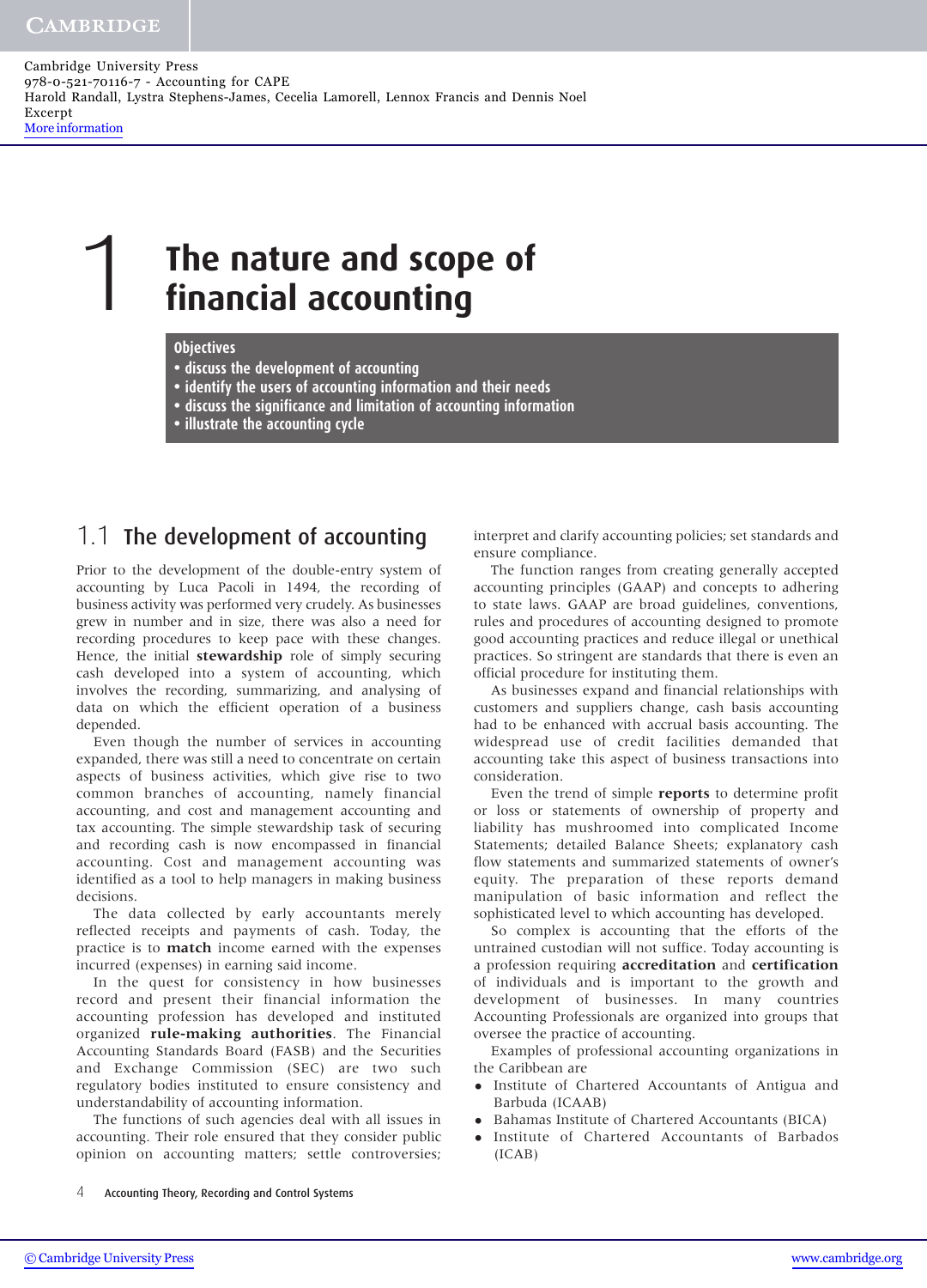- Institute of Chartered Accountants of Guyana (ICAG)
- Institute of Chartered Accountants of Jamaica (ICAJ)
- Institute of Chartered Accountants of Trinidad and Tobago (ICATT)
- St. Kitts/Nevis Association of Chartered Accountants

### 1.2 Users of accounting information

| <b>Internal</b>    | <b>External</b>                         |                        |                                       |                          |                |  |  |  |  |  |
|--------------------|-----------------------------------------|------------------------|---------------------------------------|--------------------------|----------------|--|--|--|--|--|
| Management         | Those with direct<br>financial interest | Government             | <b>Regulatory agencies</b>            | <b>Economic planners</b> | Other groups   |  |  |  |  |  |
| Owners             | Present investors                       | Inland Revenue         | Stock exchanges                       | Financial advisors       | Employees      |  |  |  |  |  |
| Partners           | Potential investors                     | Value added tax        | Securities and<br>Exchange Commission | Stock brokers            | Labour unions  |  |  |  |  |  |
| Board of directors | Creditors                               | Government<br>planners |                                       | Financial press          | Customers      |  |  |  |  |  |
| Managers           | <b>Banks</b>                            |                        |                                       |                          | General public |  |  |  |  |  |
| Department heads   | Other lending<br>agencies               |                        |                                       |                          |                |  |  |  |  |  |
| Supervisors        |                                         |                        |                                       |                          |                |  |  |  |  |  |

### 1.3 Questions asked by users

| <b>Internal</b>                                                                                                                                                                                    | <b>External</b>                                                                                                                                                                                                                                                                                                                                                                                              |  |  |
|----------------------------------------------------------------------------------------------------------------------------------------------------------------------------------------------------|--------------------------------------------------------------------------------------------------------------------------------------------------------------------------------------------------------------------------------------------------------------------------------------------------------------------------------------------------------------------------------------------------------------|--|--|
| • Can we afford to hire new employees or increase wages?<br>• Is there sufficient cash to honour obligations?<br>• How much does it cost to produce one unit?<br>• Can we invest in new equipment? | • Is the business making profits?<br>• Can the company afford to pay dividends? How much?<br>• Will the business be able to meet its obligations when they<br>fall due?<br>• How is the business performing in comparison to its competitors?<br>• Is this merger, acquisition or takeover of any benefit to us?<br>• Is the company following accepted standards when preparing its<br>financial statement? |  |  |

These organizations are part of the Institute of Chartered Accountants of the Caribbean (ICAC) and the International Federation of Accountants (IFAC).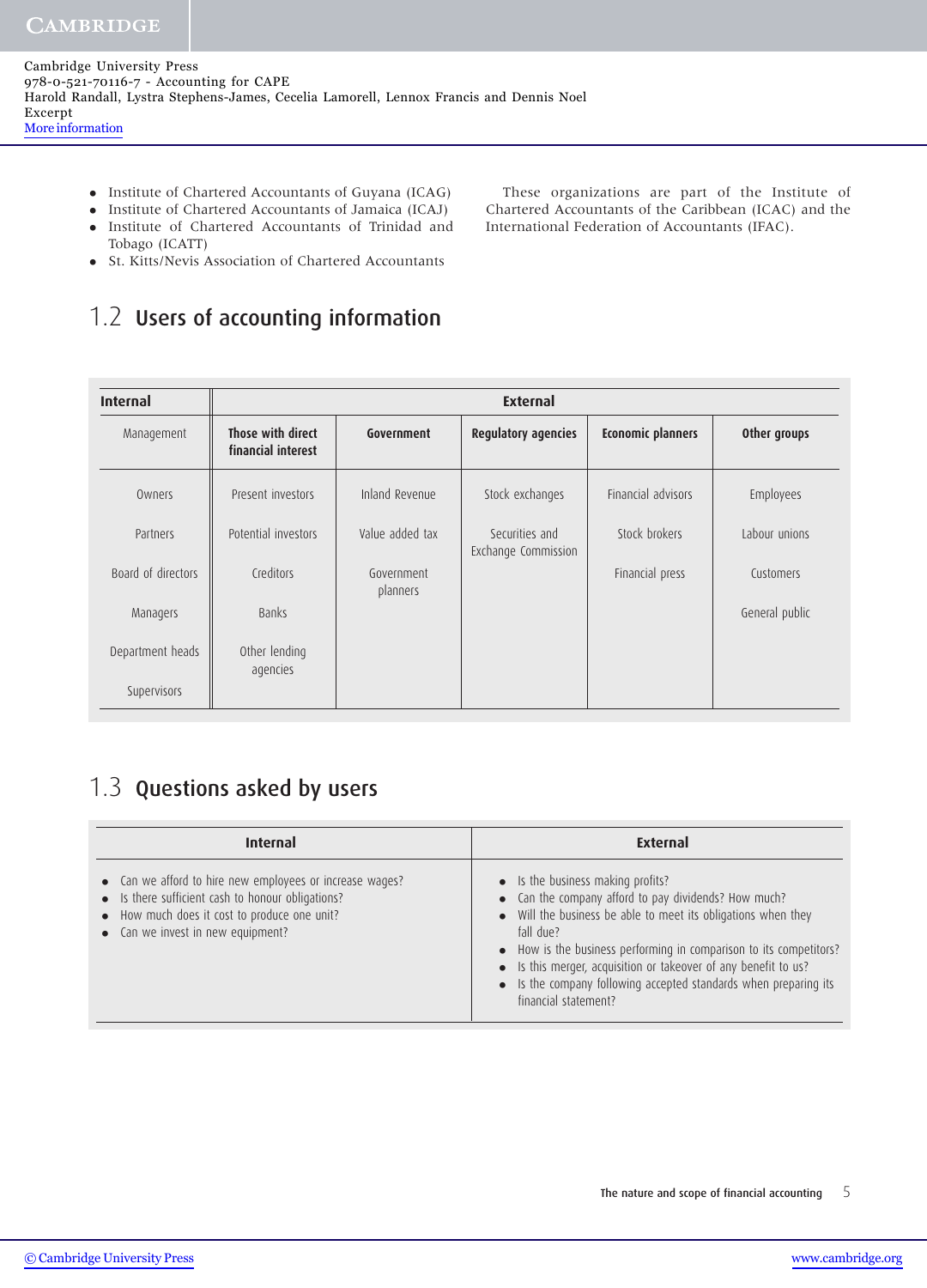#### 1.4 The significance of accounting information

The importance of accounting information is to facilitate planning and decision-making. Although the accounting process uses previous economic activities of an entity, the information is still useful in

- 1. deciding how resources are to be allocated;
- 2. evaluating the potential of the entity to earn profits; and
- 3. calculating the risks involved.

#### 1.5 The limitations of accounting information

Despite the usefulness of accounting information, there are some limitations:

- 1. An accounting system can only record items that can be given a monetary value and so fails to give a complete picture of the business.
- 2. The accounting process uses previous economic activities of the business to form the basis of accounting records.
- 3. The accounting process cannot reflect the mood of the business.
- 4. Many items on the financial statement are the result of estimates, e.g. provision for depreciation and doubtful debts.
- 5. Analysing aggregated information is difficult.
- 6. Preparation of the financial statement at a particular date may not reflect the trend for the year. For example, a firm may experience low sales throughout the year but in the last month of the year there was a sales increase.
- 7. Accounting policies differ between firms and this makes comparison difficult.



6 Accounting Theory, Recording and Control Systems

# 1.6 The accounting cycle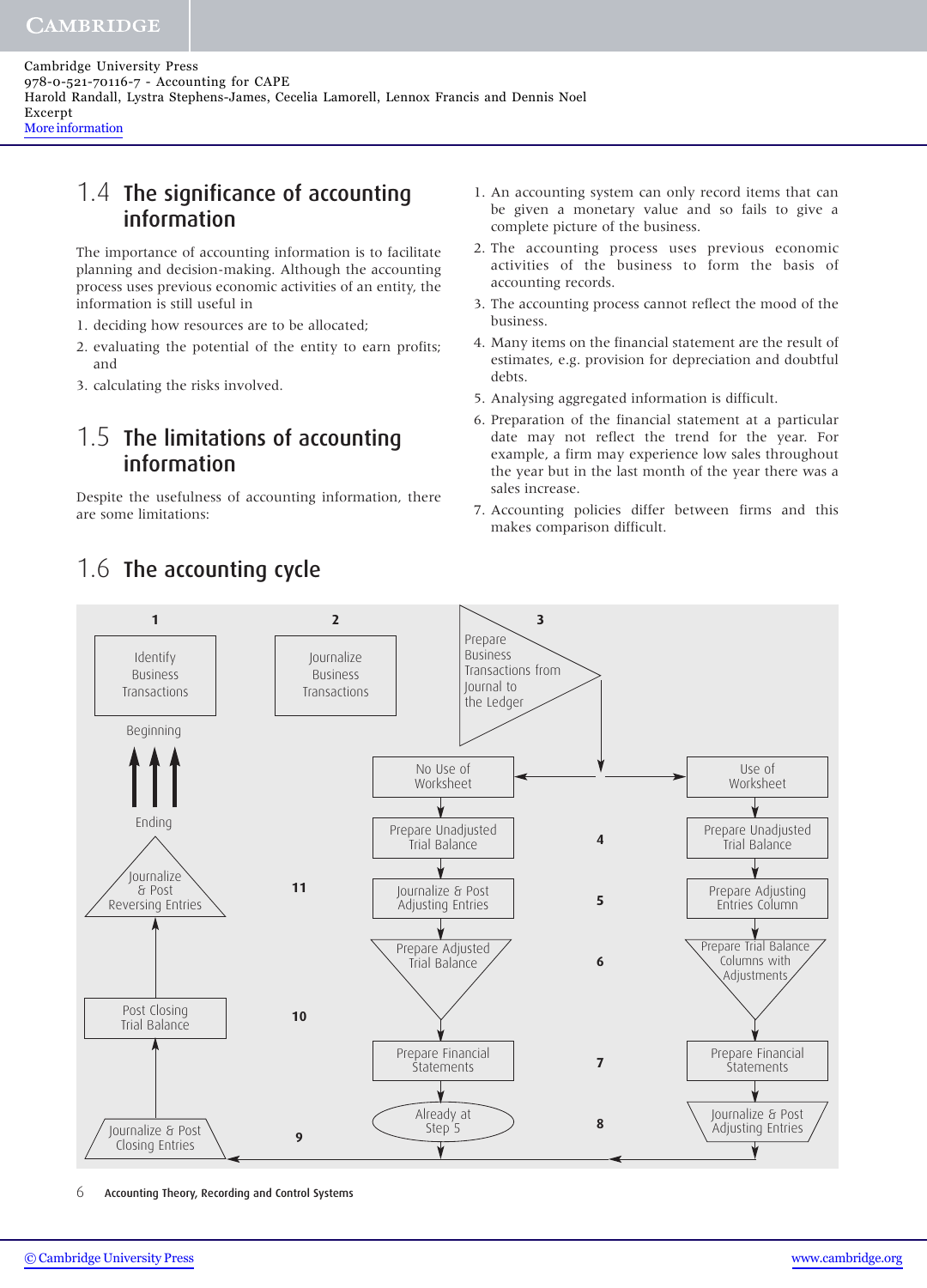#### 1.7 Explanation of the accounting cycle

| During the accounting period |                                                                    |                    | End of the accounting period                                                                            |                    | Beginning of the accounting period                            |  |
|------------------------------|--------------------------------------------------------------------|--------------------|---------------------------------------------------------------------------------------------------------|--------------------|---------------------------------------------------------------|--|
| <b>Steps</b>                 | Gathering of information on economic<br>events.                    | <b>Steps</b><br>4. | Listing all the accounts and their<br>balances to check the equality of debits<br>and credits.          | <b>Step</b><br>11. | Reopening of all real and personal<br>accounts with balances. |  |
| 2.                           | Condensing the information in<br>chronological order in day books. | 5.                 | Recording those economic events not<br>supported by business documents.                                 |                    |                                                               |  |
| 3.                           | Transferring information to the ledger<br>from day books.          | 6.                 | Making final checks on accuracy before<br>preparing the financial statements.                           |                    |                                                               |  |
|                              |                                                                    | 7.                 | Preparing the financial statements for<br>external users.                                               |                    |                                                               |  |
|                              |                                                                    | 8.                 | Recording adjusting entries in the journal<br>and the ledger.                                           |                    |                                                               |  |
|                              |                                                                    | 9.                 | Closing the temporary accounts and<br>recording the net income in retained<br>earnings.                 |                    |                                                               |  |
|                              |                                                                    | 10.                | Making a further check on the equality<br>of debits and credits after including the<br>closing entries. |                    |                                                               |  |

#### 1.8 Extended questions

- **1** Which of the following groups has only external users of accounting information?
	- (a) Owners Present investors Stock Exchange
	- (b) Potential investors Government planners Stock Brokers
	- (c) Managers Board of Directors Partners
	- (d) Government planners Partners Supervisors
- **2** Which of the following is **not true** about accounting information?
	- (a) It reflects the mood of the business.
	- (b) Only events with monetary value are recorded.
	- (c) Different policies make comparison between companies easy.
	- (d) Aggregated information is difficult to analyse.